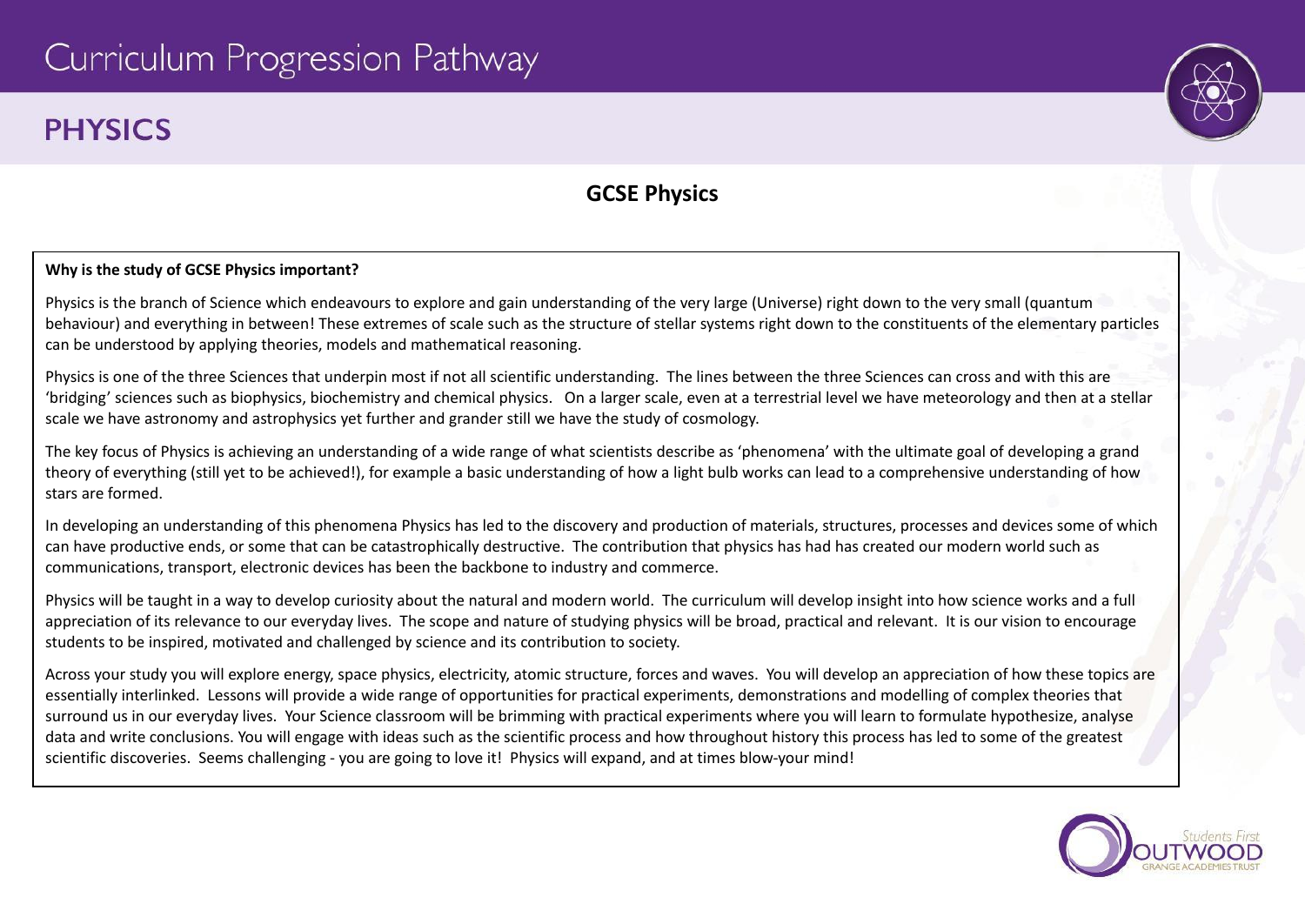Big questions: How does the light bulb work? How does it switch on so fast? What can this tell us about elementary particles?

How can an understanding of magnets lead to a further understanding of how a motor works or how we link our home to power stations?

How can an understanding of atomic structure lead to some of the most advanced medical techniques whilst at the same time lead to catastrophic contamination *and hazards?*

#### **What skills will the study of Physics teach you?**

You are a citizen in this world and you need to know how the natural and modern world works. It will teach you to…

- Understand theories that explain phenomena
- Apply basic ideas and models that support understanding
- Evaluate models and theories
- Present theories in mathematical form
- Recall quantitative relationships
- Derive quantitative relationships between various measured quantities
- Explain how theories are borne out by experiment.
- Apply experimental procedure and understand that it is a measure of success of a theory
- Present, interpret and evaluate experimental data
- Apply mathematical skills to solve problems
- Develop a deeper understanding of everyday experiences including the natural world and modern devices.

### **What will you know and understand from your study of Physics?**

- Develop scientific knowledge and conceptual understanding of Physics
- Develop understanding of the nature, processes and method of Physics
- Develop and learn to apply observational, practical, modelling, enquiry and problem-solving skills, both in the laboratory, in the field and in other learning environments.
- **●** Develop your ability to evaluate claims based on Physics through critical analysis of the methodology evidence and conclusions, both qualitatively and quantitatively.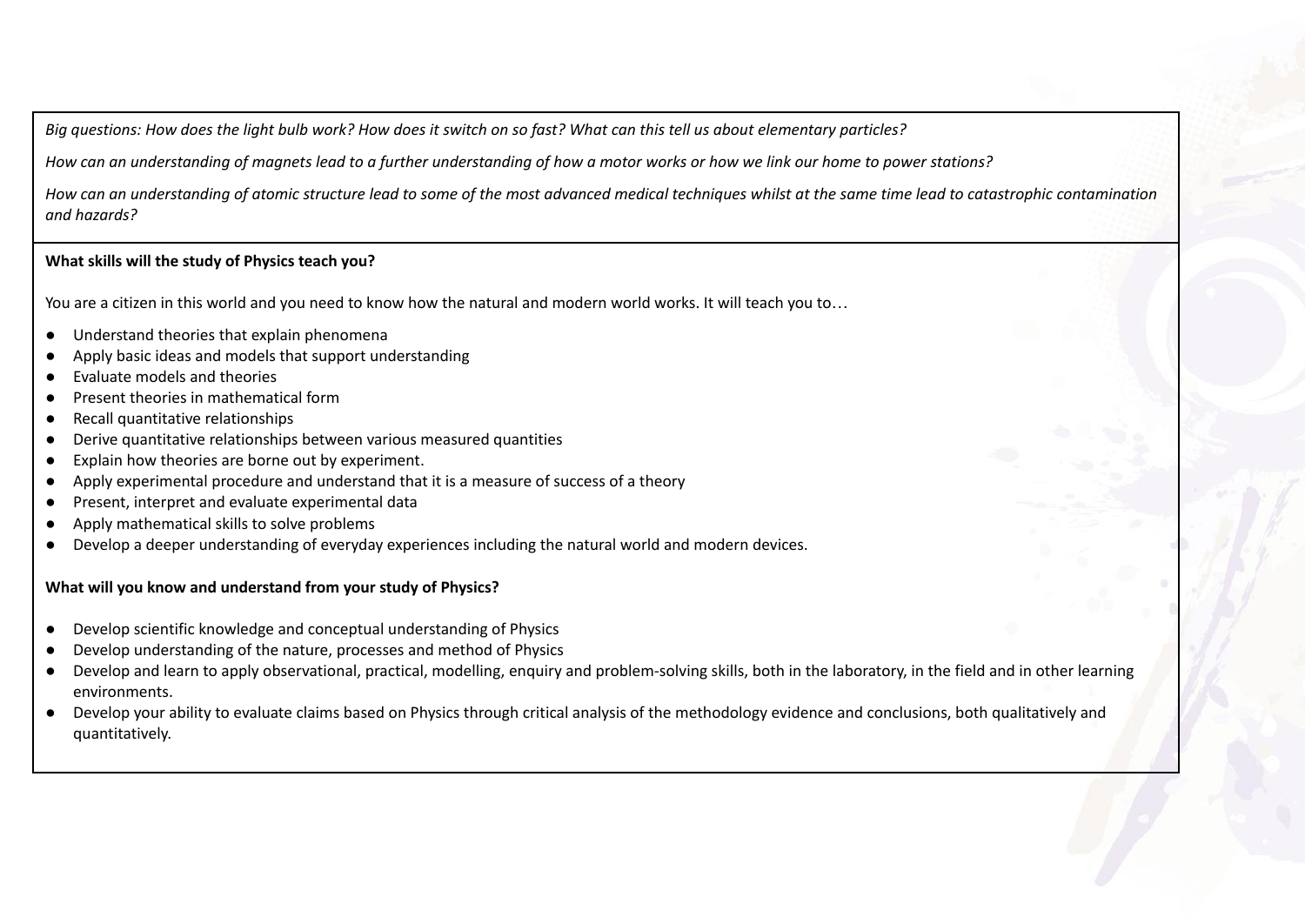#### **How does your study of Physics support your study in other subjects?**

Physics touches on so many other subjects such as Mathematics, Applied Mathematics, Chemistry, Biology, Music, Construction and Design. You will learn methods of thinking and research that are widely applicable to other subject areas helping your thinking in all subjects. As a science, Physics relies heavily upon evidence to test predictions and theories. Through developing mathematical techniques as well as applying reasoning your skills to present and justify information can be applied to most careers and further education.

Across the teaching of subjects, teachers will make reference to your learning in other areas such as Mathematics, Biology and Chemistry and this will help you to develop your understanding.

#### **How can you deepen your understanding of Physics?**

Our Science department offers lots of great opportunities for you to really engage with this fabulous subject. We offer STEM events and activities that may include visits and we offer after school sessions to support our students in their GCSE years, where students can embed exam skills and techniques.

#### **How are you assessed in GCSE Physics?**

Throughout the 2 year GCSE Physics course you are assessed using the following assessment objectives which ensure that you can cumulatively build your subject understanding in preparation for future GCSE, A Level study or BTEC studies. There are regular assessment points each year that we term Praising Stars©. At GCSE we make informed predictions informed by our holistic assessment of your progress against the key assessment objectives and your aspirational GCSE targets. These are also the basis for any appropriate support and intervention.

#### **Key Assessment Objectives**

AO1: Demonstrate knowledge and understanding of:

- Scientific ideas
- Scientific techniques
- Scientific procedures

AO2: Apply knowledge and understanding of:

- Scientific ideas
- Scientific enquiry
- Scientific techniques and procedures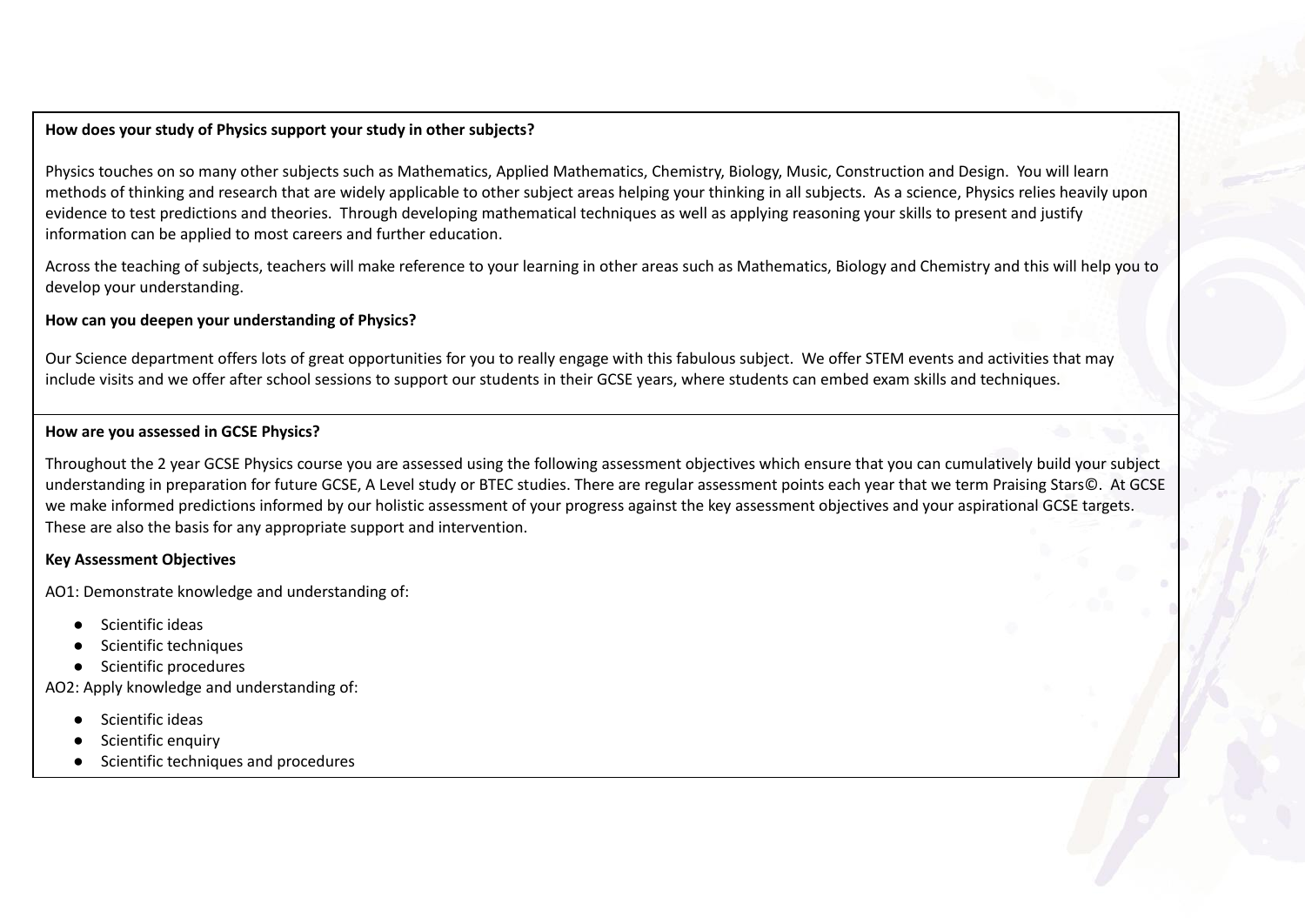AO3: Analyse information and ideas to:

- Interpret and evaluate
- Make judgements and draw conclusions
- Develop and improve experimental procedures.

#### **How can GCSE Physics support your future?**

Physics is offered at most prestigious universities either as a single honours or a joint honours subject studied alongside other disciplines e.g. Engineering, Mathematics, Astronomy. The very fact that you have been able to study Physics and your analytical thinking and mathematical reasoning will help your future application be they for colleges, universities, apprenticeships or employment. All Science Level 2 (GCSE) and Level 3 (Post 16) are facilitating subjects; they are highly sought after by employers and universities.

Careers that the study of Physics supports include:

- Medicine
- Engineering (electrical, software, medical, civil, mechanical)
- **Geophysics**
- Scientific research and development
- Product design
- Aeronautical engineering
- Construction
- **Architecture**
- Civil or medical engineer.
- Astrophysics
- Astronomer